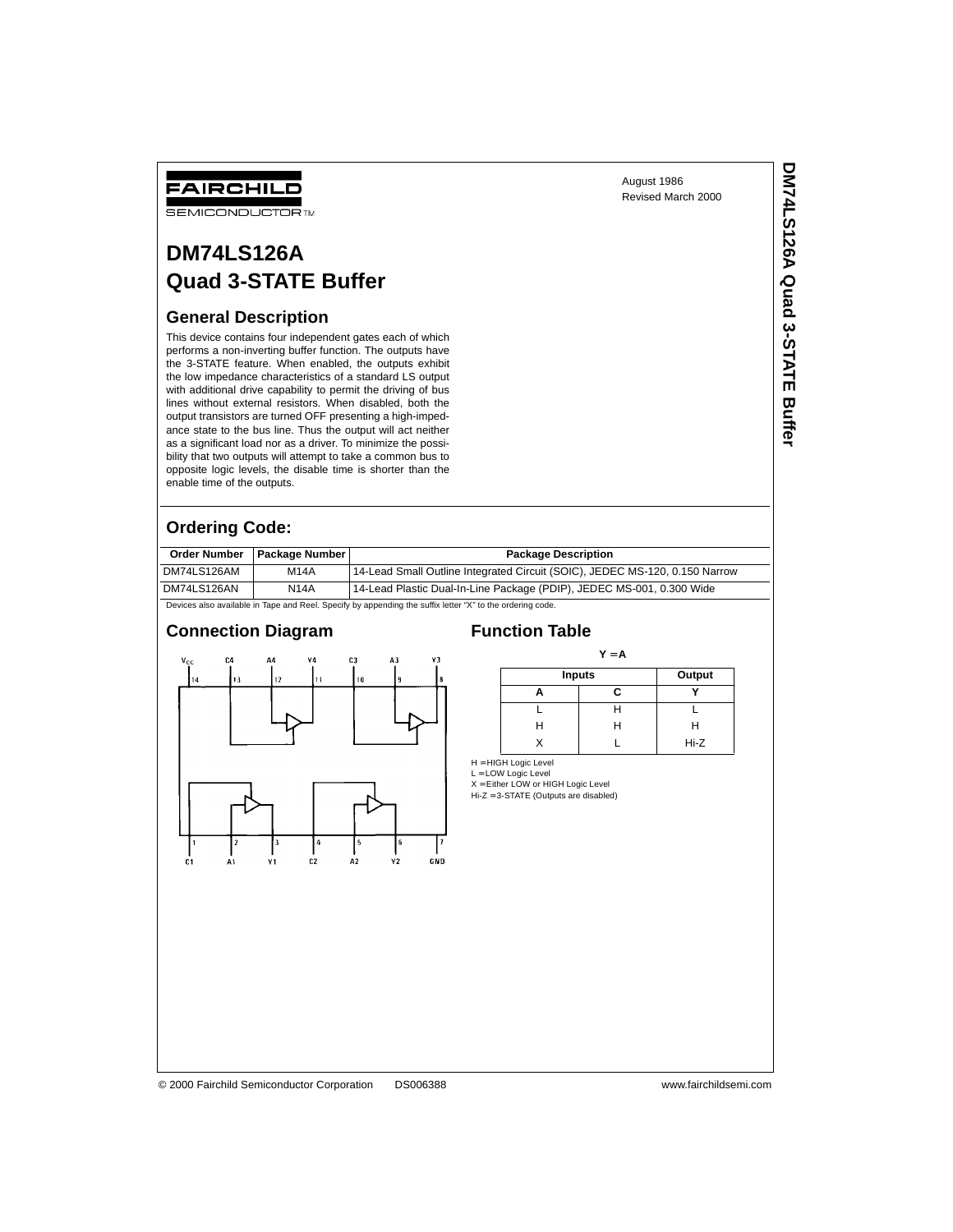### **Absolute Maximum Ratings**(Note 1)

| Supply Voltage                       | 7V                                  |
|--------------------------------------|-------------------------------------|
| Input Voltage                        | 7V                                  |
| Operating Free Air Temperature Range | $0^{\circ}$ C to +70 $^{\circ}$ C   |
| Storage Temperature Range            | $-65^{\circ}$ C to $+150^{\circ}$ C |

**Note 1:** The "Absolute Maximum Ratings" are those values beyond which the safety of the device cannot be guaranteed. The device should not be operated at these limits. The parametric values defined in the Electrical Characteristics tables are not guaranteed at the absolute maximum ratings. The "Recommended Operating Conditions" table will define the conditions for actual device operation.

## **Recommended Operating Conditions**

| Symbol          | <b>Parameter</b>                 | Min  | <b>Nom</b> | Max    | <b>Units</b> |
|-----------------|----------------------------------|------|------------|--------|--------------|
| $V_{\rm CC}$    | Supply Voltage                   | 4.75 |            | 5.25   |              |
| V <sub>IH</sub> | <b>HIGH Level Input Voltage</b>  |      |            |        |              |
| $V_{IL}$        | <b>LOW Level Input Voltage</b>   |      |            | 0.8    |              |
| $I_{OH}$        | <b>HIGH Level Output Current</b> |      |            | $-2.6$ | mA           |
| $I_{OL}$        | <b>LOW Level Output Current</b>  |      |            | 24     | mA           |
|                 | Free Air Operating Temperature   |      |            | 70     | °C           |

## **Electrical Characteristics**

over recommended operating free air temperature range (unless otherwise noted)

| Symbol         | Parameter                                | <b>Conditions</b>                              | Min   | Typ<br>(Note 2) | Max    | <b>Units</b> |
|----------------|------------------------------------------|------------------------------------------------|-------|-----------------|--------|--------------|
| V <sub>1</sub> | Input Clamp Voltage                      | $V_{CC}$ = Min, $I_1$ = -18 mA                 |       |                 | $-1.5$ | $\vee$       |
| $V_{OH}$       | <b>HIGH Level</b>                        | $V_{\text{CC}}$ = Min, $I_{\text{OH}}$ = Max   | 2.4   |                 |        | $\vee$       |
|                | Output Voltage                           | $V_{IH} = Min$                                 |       |                 |        |              |
| $V_{OL}$       | <b>LOW Level</b>                         | $V_{CC}$ = Min, $I_{CI}$ = Max                 |       | 0.35            | 0.5    |              |
|                | Output Voltage                           | $V_{II}$ = Max, $V_{IH}$ = Min                 |       |                 |        | $\vee$       |
|                |                                          | $I_{\text{OL}}$ = 12 mA, $V_{\text{CC}}$ = Min |       | 0.25            | 0.4    |              |
| Ч.             | Input Current @ Max Input Voltage        | $V_{C}$ = Max, $V_1$ = 7V                      |       |                 | 0.1    | mA           |
| $I_{\rm IH}$   | <b>HIGH Level Input Current</b>          | $V_{CC}$ = Max, $V_1$ = 2.7V                   |       |                 | 20     | μA           |
| h.             | <b>LOW Level Input Current</b>           | $V_{\text{CC}} = \text{Max}, V_1 = 0.4V$       |       |                 | $-0.4$ | mA           |
| $I_{OZH}$      | Off-State Output Current with            | $V_{CC}$ = Max, $V_{O}$ = 2.4V                 |       | 20              | μA     |              |
|                | <b>HIGH Level Output Voltage Applied</b> | $V_{IH}$ = Min, $V_{IL}$ = Max                 |       |                 |        |              |
| $I_{OZL}$      | Off-State Output Current with            | $V_{\text{CC}}$ = Max, $V_{\text{O}}$ = 0.4V   |       |                 | $-20$  |              |
|                | LOW Level Output Voltage Applied         | $V_{IH}$ = Min, $V_{II}$ = Max                 |       |                 |        | μA           |
| $I_{OS}$       | Short Circuit Output Current             | $V_{CC}$ = Max (Note 3)                        | $-20$ |                 | $-100$ | mA           |
| $_{\rm{lcc}}$  | Supply Current                           | $V_{CC}$ = Max                                 |       | 12              | 22     | mA           |

**Note 2:** All typicals are at  $V_{CC} = 5V$ ,  $T_A = 25^{\circ}C$ .

**Note 3:** Not more than one output should be shorted at a time, and the duration should not exceed one second.

### **Switching Characteristics**

 $V_{CC} = 5V$ ,  $T_A = 25^{\circ}C$ 

|              |                                                     |     | $R_1 = 667\Omega$ |     |                |    |       |
|--------------|-----------------------------------------------------|-----|-------------------|-----|----------------|----|-------|
| Symbol       | Parameter                                           |     | $C_1 = 50 pF$     |     | $C_1 = 150 pF$ |    | Units |
|              |                                                     | Min | Max               | Min | Max            |    |       |
| $t_{PLH}$    | Propagation Delay Time LOW-to-HIGH Level Output     |     | 15                |     | 21             | ns |       |
| $t_{PHL}$    | Propagation Delay Time HIGH-to-LOW Level Output     |     | 18                |     | 22             | ns |       |
| $t_{PZH}$    | Output Enable Time to HIGH Level Output             |     | 30                |     | 36             | ns |       |
| $t_{PZL}$    | Output Enable Time to LOW Level Output              |     | 30                |     | 42             | ns |       |
| $t_{PHZ}$    | Output Disable Time from HIGH Level Output (Note 4) |     | 25                |     |                | ns |       |
| $t_{PLZ}$    | Output Disable Time from LOW Level Output (Note 4)  |     | 25                |     |                | ns |       |
| $\mathbf{M}$ | ---                                                 |     |                   |     |                |    |       |

**Note 4:**  $C_L = 5pF$ .

www.fairchildsemi.com 2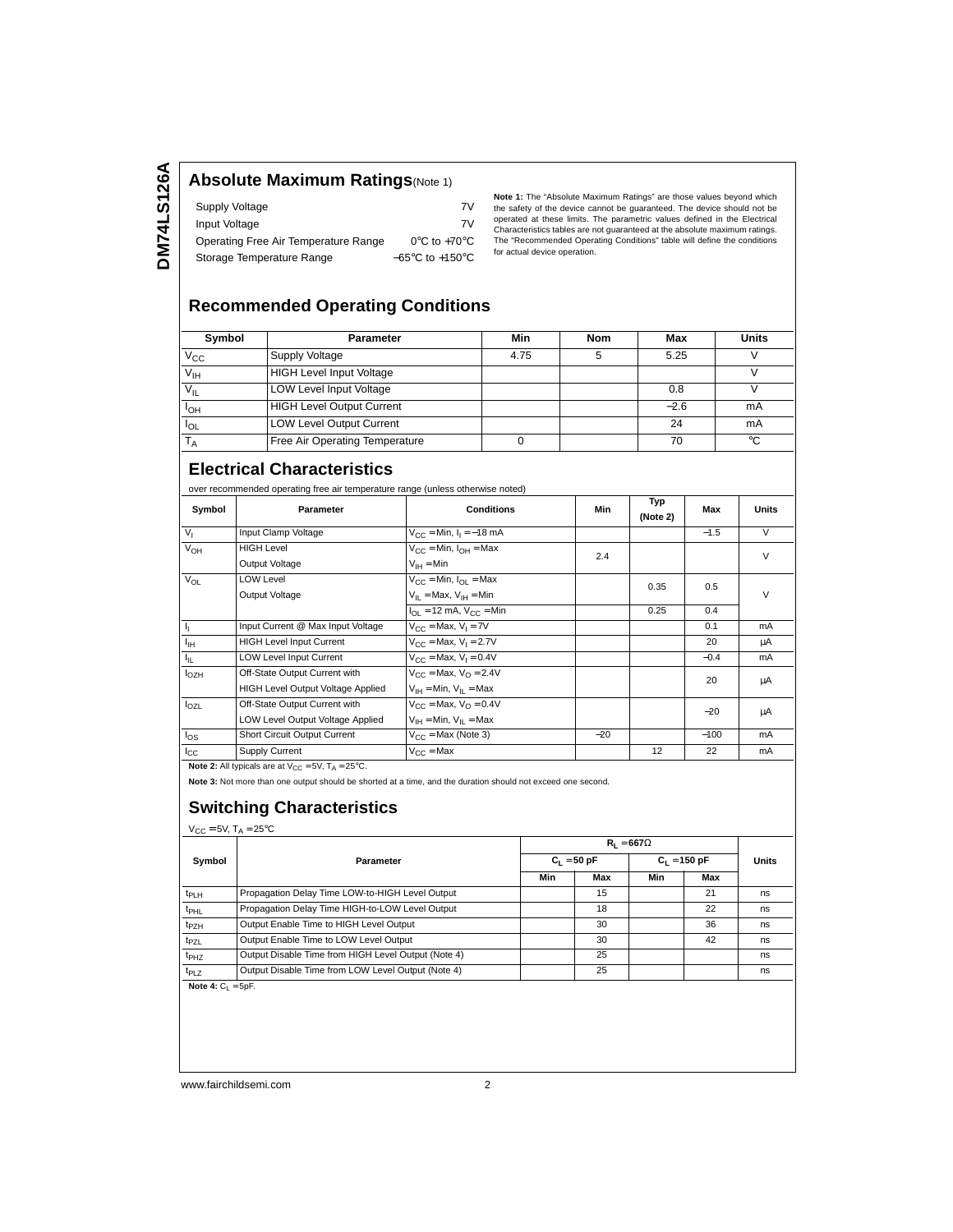

**DM74LS126A**

3 www.fairchildsemi.com